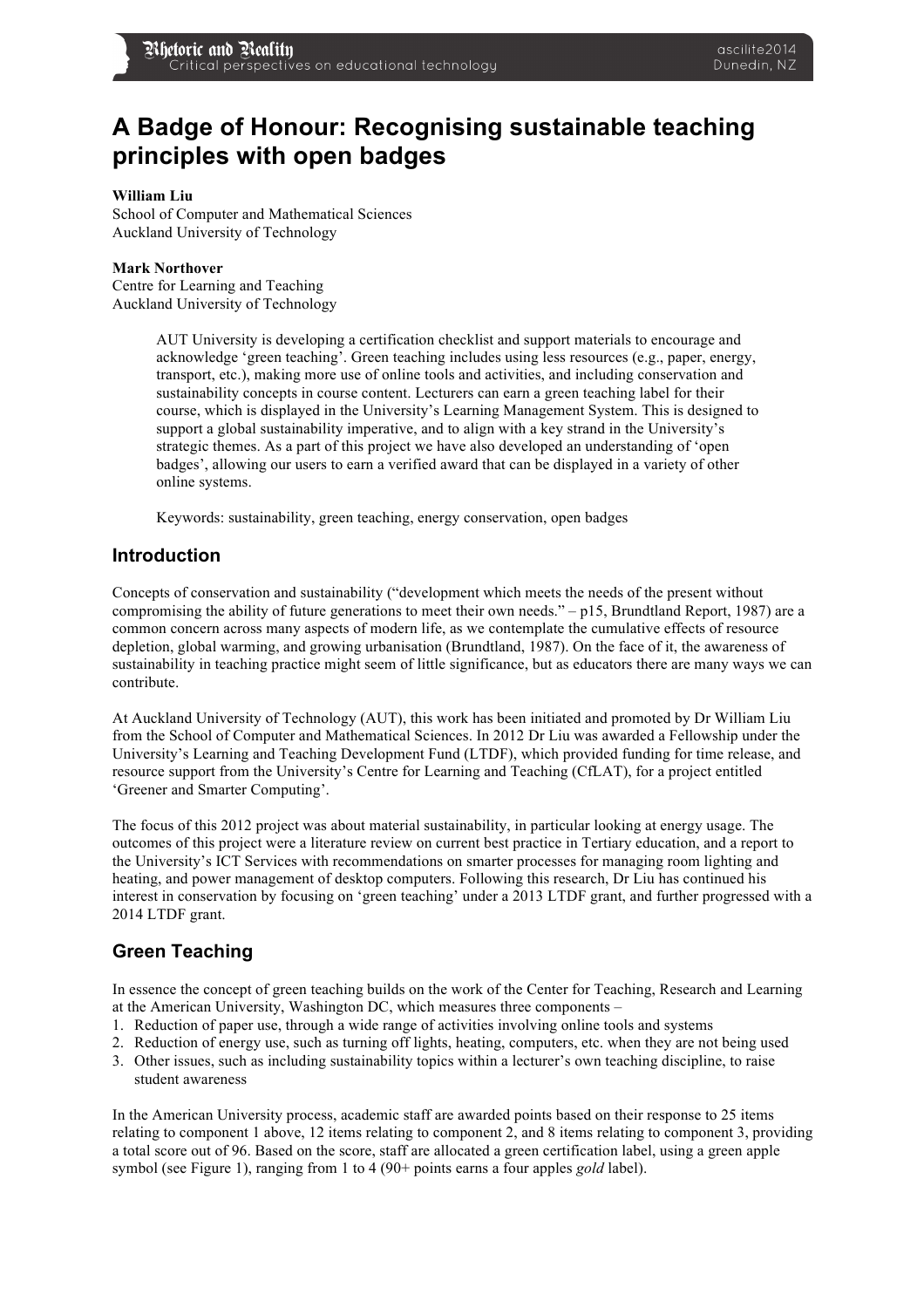

#### **Figure 1: Green certification label**

American University report through their website that over 300 Faculty members have engaged in the green course certification, including over 100 in the past year, with approximately 20% achieving the Gold status.

Other models of certificating Green Teaching can be found (among others) at Howard University, where lecturers can be rated on a two-tier system (using a 'thumbs-up' label); and at Duke University, which appears to identify, on the basis of answers to 35 questions, courses and lecturers that require instructional design advice to better meet the ideals of green teaching. The University of Northern British Columbia has used a tool called the Sustainability Tracking Assessment and Rating System (STARS), which reports on the inclusion of sustainability content, and lists 202 courses that meet the standard. STARS was originally developed by the Association for the Advancement of Sustainability in Higher Education (AASHE).

Common themes in these projects are a similar combination of reducing paper use, saving energy through more efficient room usage and student travel, and embedding sustainability concepts and awareness in teaching (Cortese, 2003; Thomas & Nicita, 2002; Tilbury, 2004; Wals & Jickling, 2002).

## **Green** T**eaching at AUT**

Auckland University of Technology has as one of its core strategic themes (theme 5), the following: **Continuous development and capacity building** – contributing to environmental sustainability through research, innovation and the practices and operations as a large organization (Strategic Plan 2012-2016)

Therefore, this project is seen as assisting in supporting the key strategic initiatives of the university. The drivers for promoting green teaching at AUT are at least three-fold:

- 1. Cost effectiveness in reducing travelling and printing costs for both students and the university as a whole;
- 2. An altruistic, 'social responsibility' aspect of doing every little bit that we can in protecting global resources and minimising pollution/global warming; and
- 3. Reducing the impact on our inner-city campus, resulting ultimately in reducing the need for bricks and mortar.

While the first of these objectives is immediately tangible and measurable, objectives 2 and 3 are significantly more intangible and long-term. It is an unproven expectation that by achieving the first objective we will necessarily contribute to the other two.

In participating in this process, a lecturer is expected to nominate an active AUT paper that they are teaching, as an example of their academic practice. The lecturer reflects on their use of such things as posting material online, conducting tests online, requiring students to submit assignments (and marking and returning these) online, and using virtual classroom or online meeting tools wherever possible or appropriate.

The project as currently designed and developed by the AUT Green Teaching Badges Team has three main components:

- 1. Completing the checklist quiz, which generates the appropriate level of green label for the nominated course;
- 2. Participating in an online Green teaching course to address any conceptual aspects that a lecturer feels they need assistance with. One of the activities in this Green Teaching course is to build an action plan using a provided template; and
- 3. Completing a self-review and reflection questionnaire, which will hopefully result in a higher level of green teaching qualification.

In the AUT project, gaining a specific level of qualification will generate two separate labels, one for the course and one for the individual profile. The course label is based on the theme of a green 'twig and leaf', where the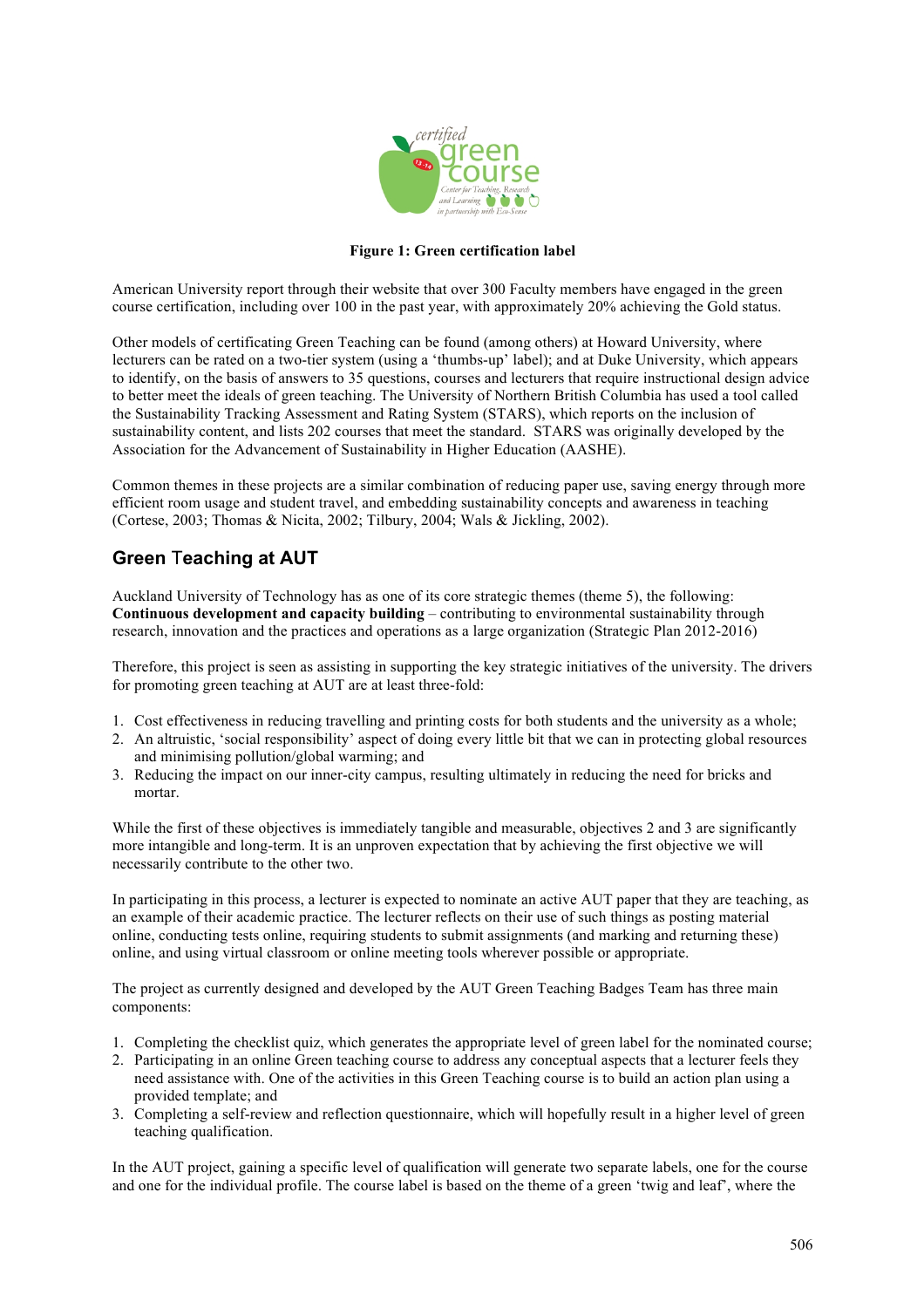'greener' the course, the more leaves there are on the twig (see Figure 2). This label will show in a user's course list within our Learning Management System (Blackboard), and we anticipate will initiate discussions between students and lecturers, especially where students are also enrolled in courses that do not have the sustainable label.

|                    | $\cdots$ . The property contains the set |                                |
|--------------------|------------------------------------------|--------------------------------|
| 305001_2013_02copy | <b>Business and Context</b>              | (Leader.) $\sqrt{\phantom{a}}$ |
|                    |                                          |                                |

**Figure 2: Course label of a green 'twig and leaf'**

The certification of the staff member has generated interest in applying the concept of *open badges* at AUT. In this project, open badges would allow academic staff to promote their green credentials more widely, outside of AUT. This development is in line with the desire to increase digital engagement for our staff as well as students.

Blackboard supports the awarding of open badges, through the module called Achievements. The awarding of an Achievement can be managed by a range of measures, including a mark in a quiz or the completion of various online course-based activities. Specific details and instructions for creating Achievements using Blackboard Learn can be found online.

# **Open Badges**

The concept of open badges has developed over the past three years with much of the impetus coming from the emergence of Massive Open Online Courses (MOOCs) (Chauhan, 2014; Gibson et al., 2013). As open access to course participation has grown, so has the desire to gather together and display qualifications or course completion in a framework of the learner's choosing (Abramovich et al., 2013; Glover & Latif, 2013; Goligoski, 2012). The Mozilla Backpack project has emerged as the key hub for gathering and distributing badges. A more detailed explanation of how open badges work can also be found on the Blackboard Help pages.

An essential component of open badges is the credibility of the 'Issuer'. Without some evidence-based or transparent means of earning the badge, its value is difficult to determine. Viewing a badge on a person's site (for example, on a blog, a Facebook or LinkedIn page) is of very limited worth if it is not possible to determine what was required to earn it. Therefore, systems such as Blackboard and Moodle have developed well-managed processes for defining and awarding badges to learners.

The badge can be linked directly from the Learning Management System under the learner's account, identified by their email address, and the backpack allows a viewer to see the credentials and criteria from the issuing institution (see Figure 3).



**Figure 3: Backpack displaying credentials and criteria**

## **Next Steps**

While the concepts and processes of this project at AUT are reasonably well defined and understood, the implementation and promotion are less certain at this early stage. In promoting Green Teaching, we are appealing to the social conscience of our academic staff and students. In an environment where workloads for teaching, research and administration seem never to reduce, adding another process or expectation might be too much for many academics. However, we are optimistic that we can generate some publicity, interest and engagement over a period of time.